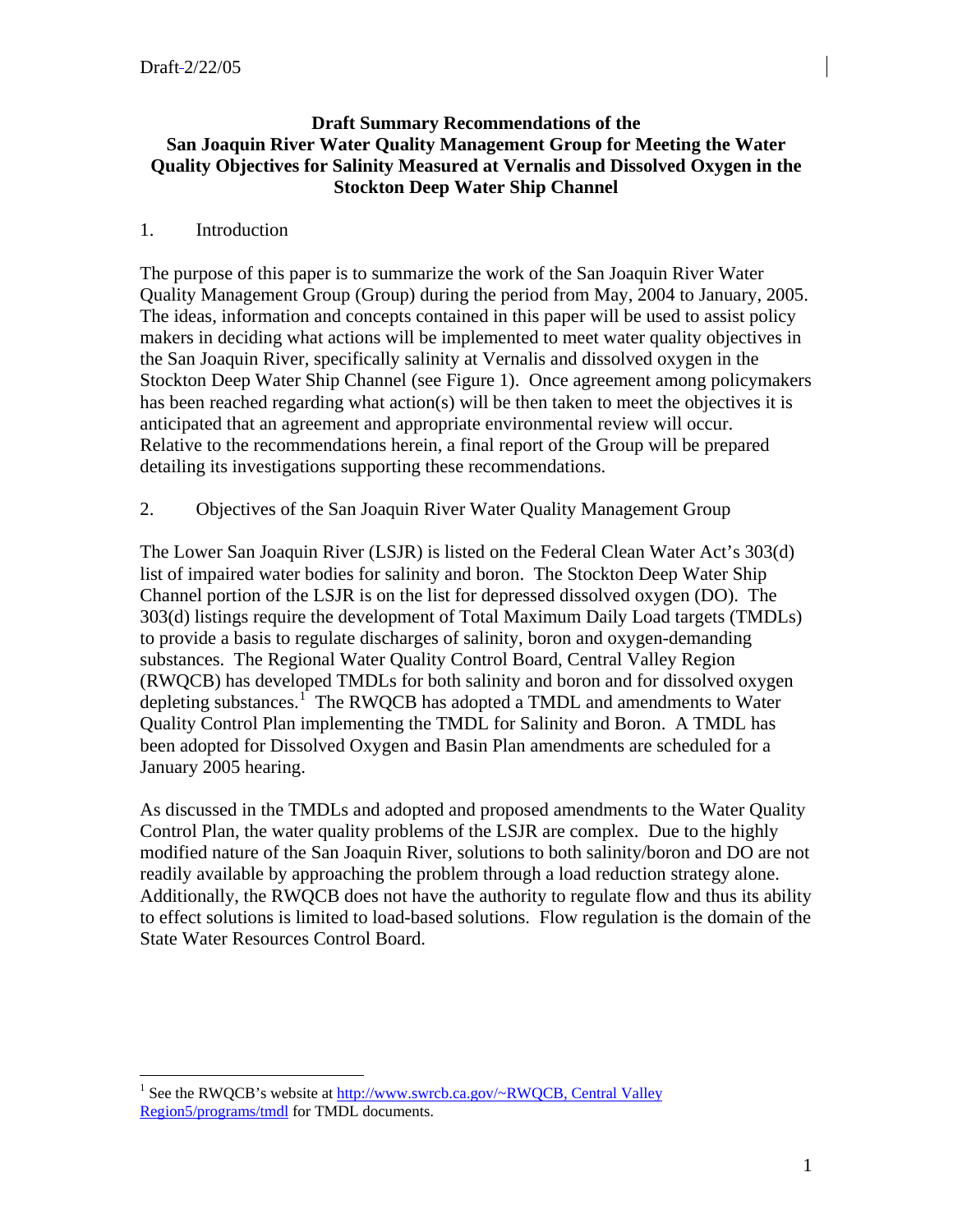1

The San Joaquin River Water Quality Management group is an informal group of stakeholders coming together to develop cooperative solutions to achieve the water quality objectives targeted by the TMDLs.<sup>[2](#page-1-0)</sup> Participants within the Group can affect **Figure 1 Lower San Joaquin River** 



<span id="page-1-0"></span><sup>&</sup>lt;sup>2</sup> Participants in the Group include:  $\bullet$ U.S. Bureau of Reclamation Department of Water Resources $\bullet$ Central California Irrigation District•Friant WaterUsers Authority•Grassland Water District•James Irrigation District•Merced Irrigation District•Modesto Irrigation District•Oakdale Irrigation District•San Luis Canal Company, Exchange Contractor•San Joaquin County and Delta Water Quality Coalition•San Joaquin County RCD•San Joaquin River Exchange Contractors Water Authority•San Joaquin Valley Drainage Authority•San Joaquin River Group•San Luis and Delta Mendota Water Authority•South San Joaquin Irrigation District• South Delta Water Agency •State Water Contractors• Stockton East Water District•Tranquility Irrigation District•Turlock Irrigation District•Venice Island RD 2023•California Farm Bureau•Western Growers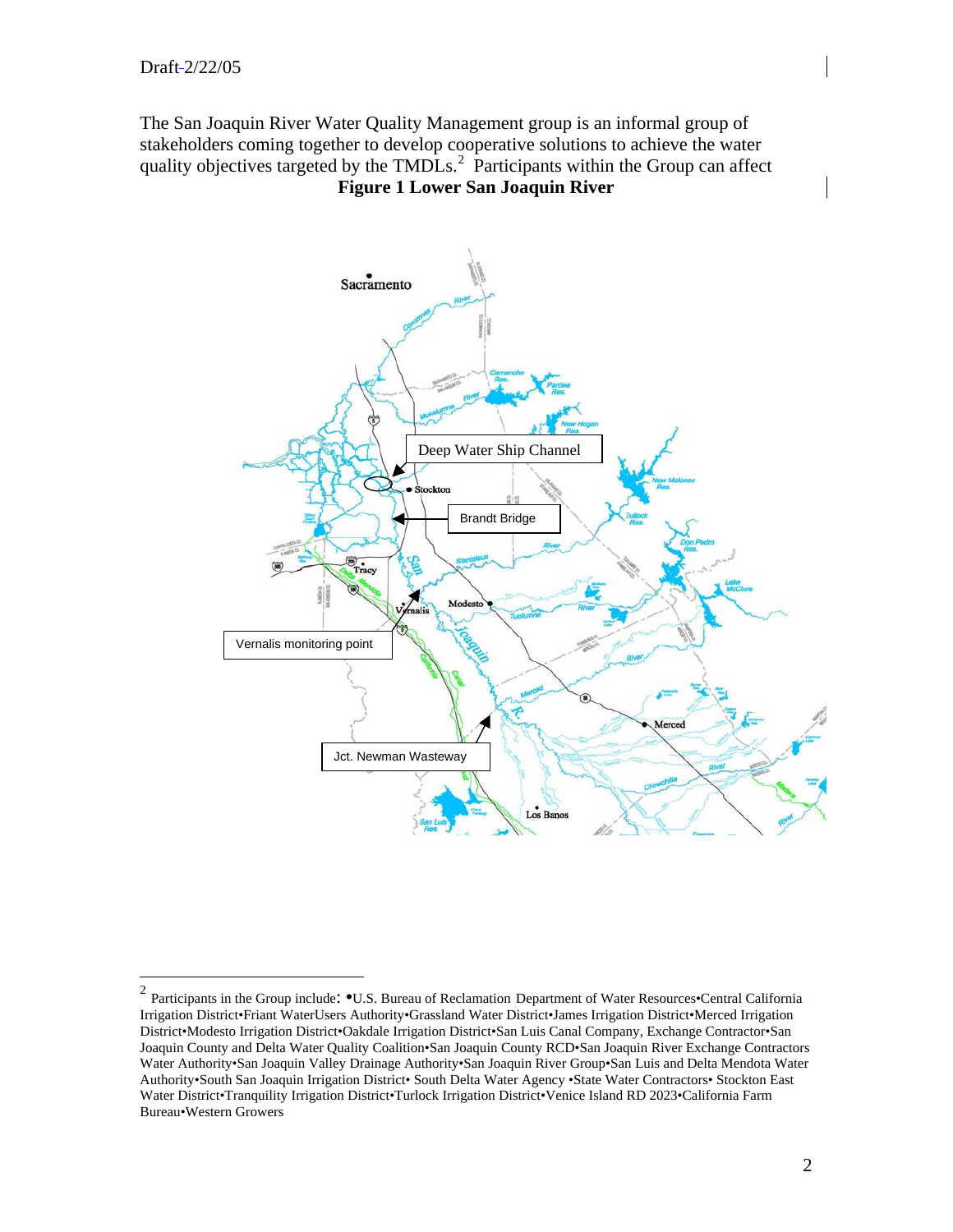1

water quality in the River with tools and strategies beyond the RWQCB's authorities in a TMDL.

The water quality objectives this Plan intends to address are shown in Table 1.

| Table 1 Water Quality Objectives Addressed by the San Joaquin River Water               |                                                                                                            |  |  |
|-----------------------------------------------------------------------------------------|------------------------------------------------------------------------------------------------------------|--|--|
| <b>Quality Management Plan</b>                                                          |                                                                                                            |  |  |
| <b>Salinity and Boron:</b>                                                              | Maximum 30 day running average of Electical                                                                |  |  |
| San Joaquin River at                                                                    | Conductivity (EC) ( <i>mmhos/cm</i> ), All water year types:                                               |  |  |
| Airport Way Bridge,                                                                     | April-August 0.7 EC                                                                                        |  |  |
| Vernalis, CA                                                                            | Sept.-March 1.0 EC                                                                                         |  |  |
|                                                                                         |                                                                                                            |  |  |
|                                                                                         |                                                                                                            |  |  |
| <b>Dissolved Oxygen:</b><br>San Joaquin River between<br><b>Turner Cut and Stockton</b> | Minimum DO (mg/l), all water years types,<br>September-November $-6.0$ mg/l, December-August<br>$5.0$ mg/l |  |  |

Simply stated, the primary objective of the Group is to:

## *Prepare and implement a plan to meet the water quality objectives for Salt and Boron at Vernalis and Dissolved Oxygen at the Stockton Deep Water Ship Channel in coordination with CALFED Stage I objectives*<sup>[3](#page-2-0)</sup>

3. Secondary Objectives of the San Joaquin River Water Quality Management Group:

Recognizing the interconnected nature of water quality, water supply and wildlife and wildlife habitat protection issues, members of the Group also want to see the primary objective accomplished in ways compatible with the following secondary objectives. Each member of the Group does not necessarily share these secondary objectives, nor do they accept responsibility for their respective implementation. They are listed here to provide information relative to expectations in the community of stakeholders relative to improving water quality in the lower San Joaquin River. Several of these objectives focus on meeting water quality needs of the south Delta and/or providing supplemental flows for agricultural and fisheries purposes on the lower San Joaquin River.

<span id="page-2-0"></span> $3$  This plan incorporates real-time management elements and other strategies contemplated in but not able to ordered under the RWQCB's TMDLs. It is consistent with the real time management strategy discussed in the Salinity TMDL.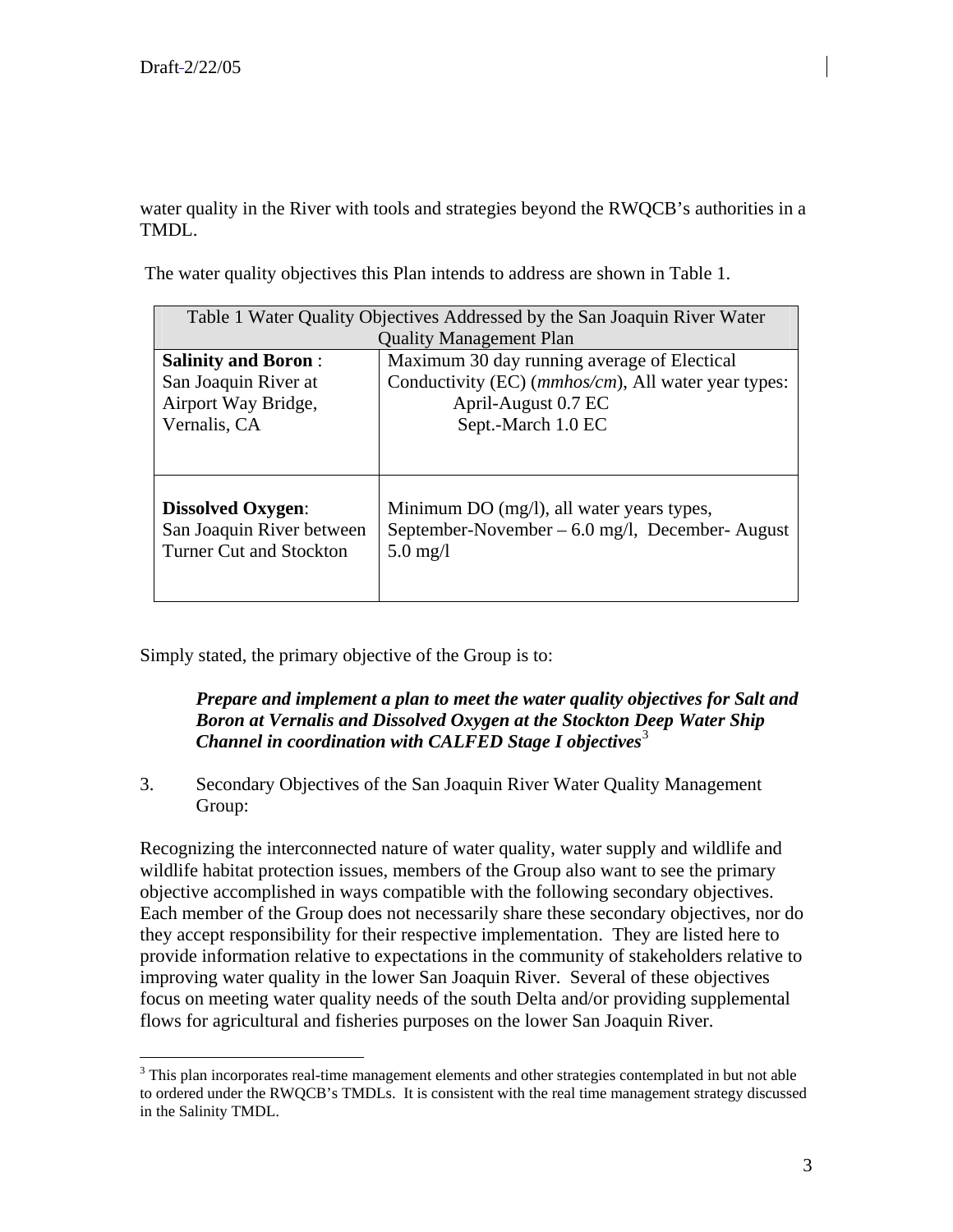The following list of secondary objectives is not in any priority nor is it necessarily allinclusive. Certain of these objectives may be aided by the incidental flow benefits afforded by recirculation or through use of New Melones water savings resulting from reduced dilution flow requirements associated with Westside salt load reductions.

- a. Implement the Delta Improvements Package (DIP).
- b. Minimize Delta water losses that impact CVP-SWP exports.
- c. Maintain adequate flows and water levels in the San Joaquin River between Vernalis and the head of Old River to support diverters.
- d. Maintain adequate water levels in the south Delta.
- e. Improve Delta water quality for ecosystem and drinking water uses through DIP actions such as Franks Tract levee restoration
- f. Maintain viability of wildlife refuges and irrigated agriculture
- g. Reduce demands on New Melones Reservoir to achieve water quality and flow objectives, including but not limited to Vernalis salinity and flow, and dissolved oxygen on the Stanislaus River.
- h. Minimize re-directed impacts

The Group recognizes that there are established water quality objectives that have not been explicitly identified as being targeted by the Group to be addressed but are related to the Group's primary objectives. Resolving salinity issues at Vernalis, in conjunction with SDIP barrier operations, should in most instances resolve salinity issues at the Brandt Bridge and other south Delta compliance locations. Flow objectives have only been addressed relative to resolution of Stockton DO issues.

4. Summary Nature of the Salinity Problem

The spatial and temporal nature of the salinity problems in the LSJR at Vernalis and downstream are described in the RWQCB's TMDL reports. However, this description did not include recent flow information as a result of physical changes in drainage areas and changes in water flows brought about through implementation of the Central Valley Project Improvement Act, an in particular, newly available refuge supplies. $4$  In brief, the salinity problem for the LSJR is a lack of river flow combined with relatively high loadings of agricultural and urban sources of dissolved solids. High salinity levels threaten beneficial use of water in the LSJR for agricultural uses during the growing season. Additionally, the secondary maximum contaminant level for drinking water beneficial uses is 900µS/cm EC. Achieving the agricultural based standards will also protect drinking water beneficial uses.

 $\overline{a}$ 

<span id="page-3-0"></span><sup>&</sup>lt;sup>4</sup> See also discussion under 6. a. Baseline of Violations, Salinity.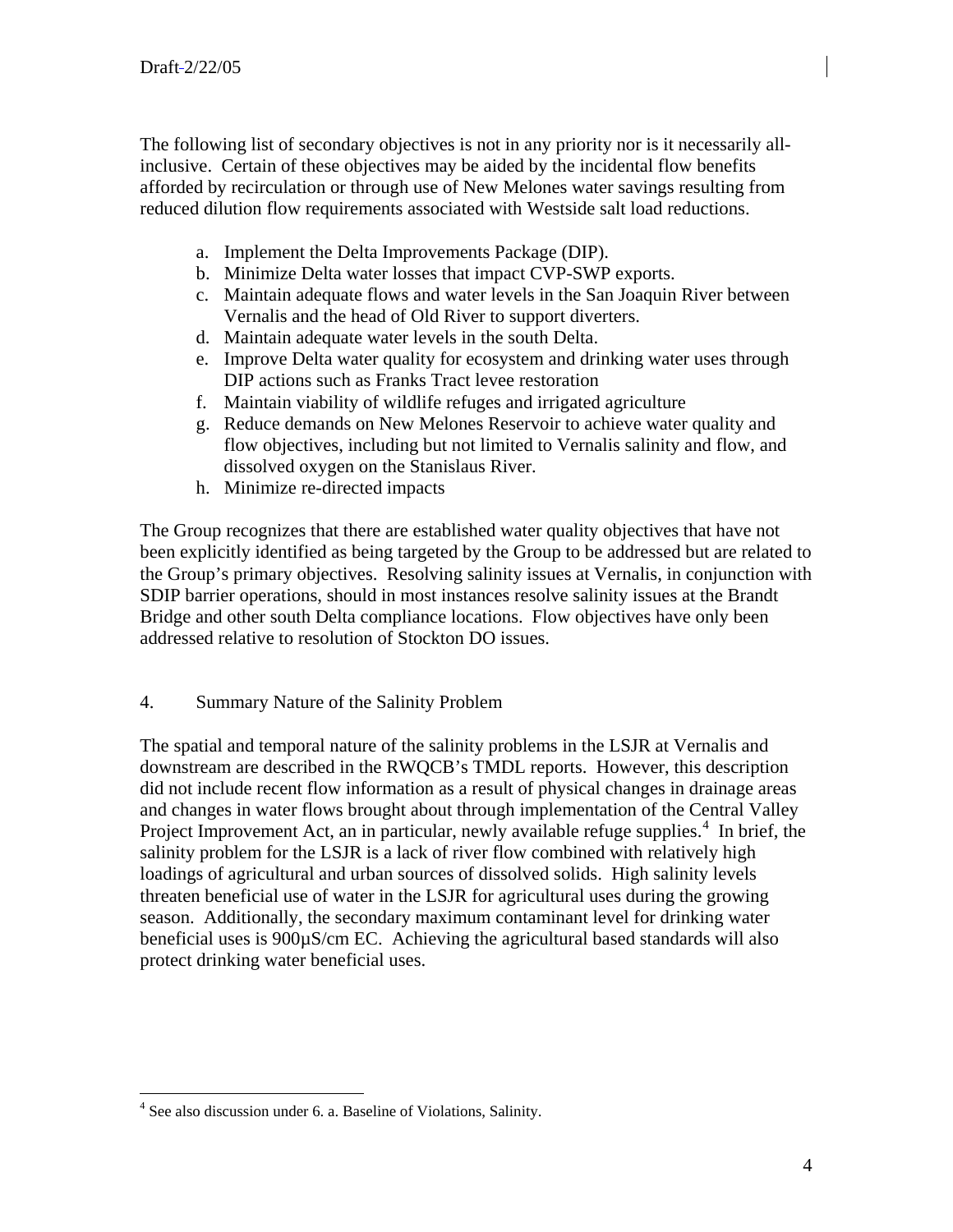$\overline{a}$ 

| Table 2.                                                                                                           |                                                                                                                                      |                                                                                                     |                    |  |
|--------------------------------------------------------------------------------------------------------------------|--------------------------------------------------------------------------------------------------------------------------------------|-----------------------------------------------------------------------------------------------------|--------------------|--|
| <b>Flow Standards:</b>                                                                                             | Feb-Apr 14                                                                                                                           | Additional Water Quality Control Plan Flow and Salinity Objectives<br>Wet and AN 2,130 or 3,420 cfs |                    |  |
| San Joaquin River at                                                                                               | And                                                                                                                                  |                                                                                                     |                    |  |
| Airport Way Bridge,                                                                                                | May 16-Jun                                                                                                                           | BN, Dry $-1,420$ or 2,280 cfs                                                                       |                    |  |
| Vernalis, CA - Minimum                                                                                             |                                                                                                                                      | Critical $-710$ or 1,140 cfs                                                                        |                    |  |
| Monthly Average <sup>5</sup>                                                                                       | Apr 15-May 15                                                                                                                        | Wet 7,330 or 8,620 cfs                                                                              |                    |  |
|                                                                                                                    |                                                                                                                                      | AN 5,730 or 7,020 cfs                                                                               |                    |  |
|                                                                                                                    |                                                                                                                                      | BN 4,620 or 5,480 cfs                                                                               |                    |  |
|                                                                                                                    |                                                                                                                                      | Dry 4,020 or 4,880 cfs                                                                              |                    |  |
|                                                                                                                    |                                                                                                                                      | Critical 3,110 or 3,540 cfs                                                                         |                    |  |
|                                                                                                                    | October                                                                                                                              | All                                                                                                 |                    |  |
| <b>Delta Salinity Standard:</b><br>San Joaquin River at<br>Brandt Bridge and other<br><b>South Delta locations</b> | All Years: April-August 0.7 EC<br>Sept-March 1.0 EC<br>(1.0 EC at all times after installation of in-delta<br>barriers) <sup>6</sup> |                                                                                                     |                    |  |
| Delta Municipal &                                                                                                  | Number of Days less<br>than 150 mg/L Chloride<br>(within intervals lasting)<br>at least 2 weeks)                                     |                                                                                                     | Wet, 240 days      |  |
| <b>Industrial Chloride</b><br>Objective:                                                                           |                                                                                                                                      |                                                                                                     | AN, 190 days       |  |
| Pumping Plant #1 or SJR at<br><b>Antioch Water Works</b>                                                           |                                                                                                                                      |                                                                                                     | BN, 175 days       |  |
| Intake                                                                                                             |                                                                                                                                      |                                                                                                     | Dry, 165 days      |  |
|                                                                                                                    |                                                                                                                                      |                                                                                                     | Critical, 155 days |  |
| Delta Municipal &<br><b>Industrial Chloride</b><br>Objective: All Delta<br>drinking water intakes                  | 250 mg/L Chloride                                                                                                                    |                                                                                                     | Maximum mean Daily |  |

<span id="page-4-0"></span><sup>&</sup>lt;sup>5</sup> Partial months are averaged for that period. For example, the flow rate for April 1-14 would be averaged over 14 days. The 7-day running average shall not be less than 20% below the flow rate objective, with the exception of the April 15-May 15 pulse flow period when this restriction does not apply. The water year classification will be established using the best available estimate of the 60-20-20 San Joaquin Valley Water Year Hydrologic Classification at the 75% exceedence level. The higher flow objective applies when the 2-ppt ishohaline (measured as 2.64 mmhos/cm surface salinity) is required to be at or west of Chipps Island.

<span id="page-4-1"></span><sup>6</sup> Under Revised Water Right Decision 1641 (D-1641), DWR and Reclamation permits are conditioned on implementing a 0.7 EC objective at three locations: San Joaquin River at Brandt Bridge (C-6), Old River near Middle River (C-8), and Old River at Tracy Road Bridge (P-12) during April through August, beginning April 1, 2005, unless permanent barriers are constructed, or equivalent measures are implemented, in the southern Delta, and an operations plan that reasonably protects southern Delta agriculture is prepared. If these measures are taken, the salinity objective may remain at 1.0 EC year-round.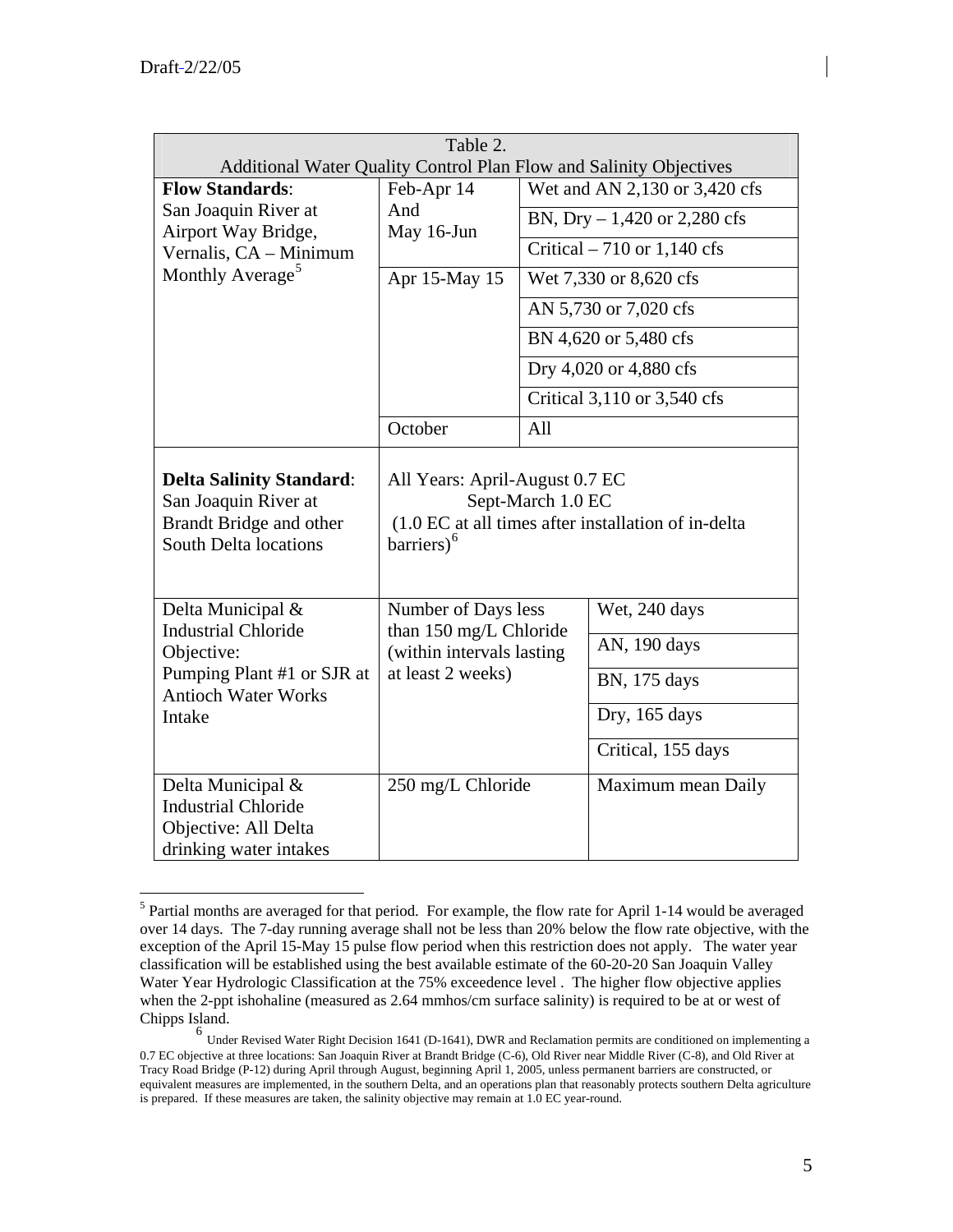### 5. Summary Nature of the Dissolved Oxygen Problem.

The dissolved oxygen problem is described in detail in the RWQCB's TMDL reports on dissolved oxygen issues in Stockton Deep Water Ship Channel. The dissolved oxygen problem is described as a three-way interaction of low river flows, the presence of an unnaturally deep channel structure (Stockton Deep Water Ship Channel) and loadings of oxygen demand substances from upstream urban and agricultural sources. These factors together create a slack-water zone with low light penetration and resulting anoxic conditions. Low dissolved oxygen is thought to be a problem for resident and anadromous fish migration.

## 6. Baseline of Violations

a. Salinity

San Joaquin River watershed hydrology and operations are derived from a preliminary baseline study that was developed as part of Reclamation's on-going CALSIM refinement effort. This on-going effort is updating a 1980s-vintage depiction of numerous San Joaquin watershed attributes, including:

- Land-use based diversion requirements for East-side tributary systems
- East-side tributary system and Friant Division operations
- West-side return flows, inclusive of current wildlife area water supplies and operations
- Current regulatory and institutional operational objectives
- Linked Node approach to water quality modeling (disaggregation of water quality elements)

The refined baseline is substantially different from the earlier baseline. In particular, the refined baseline shows higher Vernalis flows and a dramatic change in San Joaquin River water quality in the summer months. New Melones dilution requirements now occur during winter, spring and summer months, in contrast to the earlier baseline depiction that suggested that dilution requirements were generally limited to summer months. This paradigm shift results from tracking known flow sources and their associated water quality (based on recent records) as opposed to using flow-salinity relationships (based on older records). The summer dilution requirement is much lower in the refined baseline, apparently a reflection of changed conditions within the watershed.

The earlier baseline depicted a Vernalis salinity objective that was exceeded in approximately one-third of all years. The refined baseline characterizes Vernalis salinity violations as follows: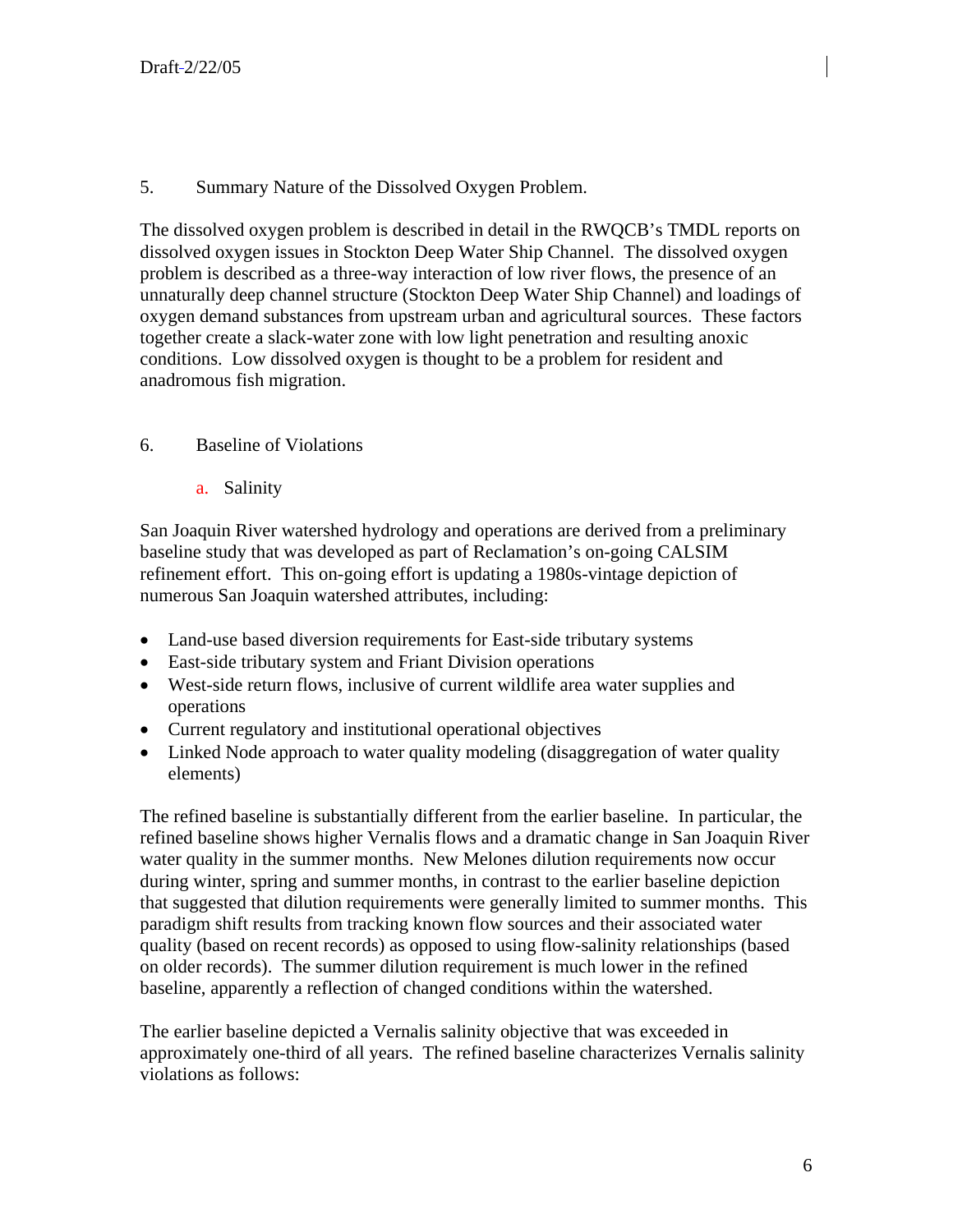- 13 monthly violations occur over the 73-year period of analysis. These violations occur during 7 different water years.
- 11 of these monthly violations occur during 5 years of the 1987-92 drought.
- 5 of these monthly violations occur during summer months (July-September).

## b. Dissolved Oxygen

Low dissolved oxygen generally occurs in the Stockton Deep Water Ship Channel up to about Turner Cut. The point of greatest DO depletion tends to shift downstream with increased flow rates. Low dissolved oxygen is rarely a problem when flows exceed about 1,500 cfs. Worst months for DO tend to be June through October of dryer years with excursions about a third of the time during this period. Exceedences can also occur, however, in winter months of dryer years when flow is low.

7. Solution Tools Evaluated

A variety of flow augmentation and pollution reduction tactics or tools were evaluated in the development of the San Joaquin River Water Quality Management Plan. The following table briefly describes the results of individual analysis of each tool. Promising tools were combined and their effects modeled as described in the following section.

| <b>Tools</b>                                   | <b>Evaluation Findings</b>                                                                                                                                                          |  |  |
|------------------------------------------------|-------------------------------------------------------------------------------------------------------------------------------------------------------------------------------------|--|--|
| <b>Flow Tools</b>                              |                                                                                                                                                                                     |  |  |
| Recirculation                                  | Highly effective when capacity is available to effect salinity<br>reduction and improve river flows. Available July- Sept., with<br>potential availability Oct.-Dec.                |  |  |
| <b>Transfers</b>                               | Up to 12,000AF of water upstream in San Joaquin River Watershed<br>may be available on an interim basis for strategic transfer and<br>targeted salinity improvements needs.         |  |  |
| <b>HORB</b> Operations                         | Planned HORB operations in conjunction with an SDIP will<br>improve lower San Joaquin River flows. Expanded operation ability<br>for the Barrier should be sought (e.g. June-Sept). |  |  |
| <b>Load Reduction/Management</b>               |                                                                                                                                                                                     |  |  |
| West Side Regional Drainage Plan<br>Actions    | Ongoing and planned programs will create large salt reductions and<br>associated dissolved oxygen load reductions.                                                                  |  |  |
| Interception of saline groundwater<br>at river | Expensive relative to other load reduction techniques available.                                                                                                                    |  |  |
| Storage for agricultural discharges            | Expensive relative to other load reduction techniques available.<br>Attractive nuisance issues for waterfowl. Potential strategic<br>application.                                   |  |  |
| Re-management of wildlife area<br>discharges   | Potential to assist in critical spring periods in conjunction with<br>upstream releases; more study needed                                                                          |  |  |
| <b>Franks Track reconstruction</b>             | Promising Long-term action to improve load generation                                                                                                                               |  |  |

Table 3. Solution Tools Evaluated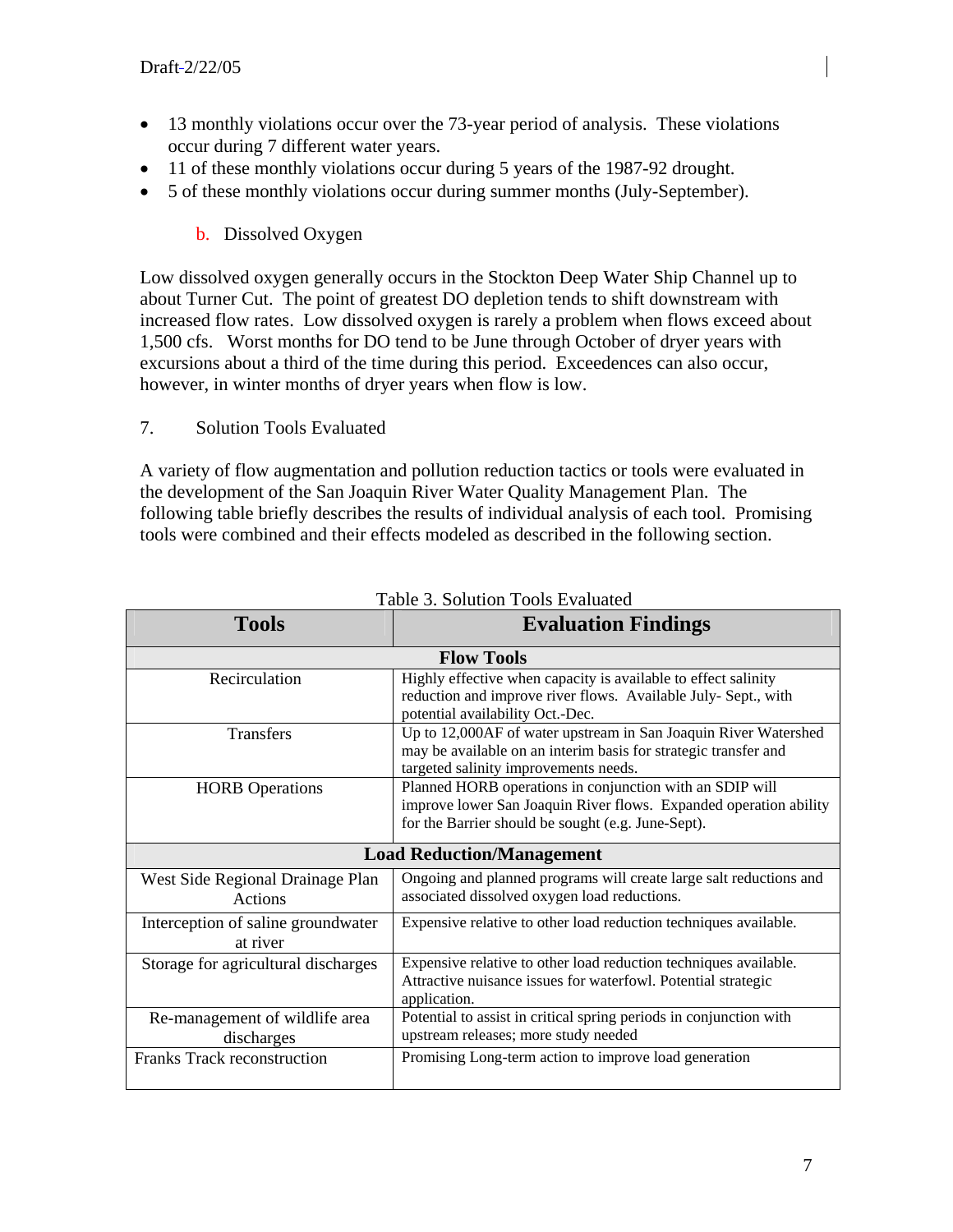| Urban recycling/exchanges for<br>High quality river flows | Minimal potential                                                                                           |
|-----------------------------------------------------------|-------------------------------------------------------------------------------------------------------------|
| Increased wastewater treatment                            | Adopted ammonia load reductions for Stockton WWTP will lower<br>dissolved oxygen loading                    |
| <b>Other:</b> Dissolved Oxygen Aerator                    | Demonstration Project Aerator should proceed and be studied in<br>conjunction with other tools implemented. |

## *8.* SANMAN Model and Modeling

The SANMAN Model Detailed Assumptions Paper, January 7, 2005, summarizes the logic used in SANMAN to estimate water quality effects of the various San Joaquin River Salinity Management actions measured at Vernalis. The SANMAN model represents salinity actions only. It is not a dynamic dissolved oxygen model capable of initially calculating effects of salinity management actions and then applying dissolved oxygen solution actions. It can, however, calculate resultant flow from salinity control actions which can be useful in addressing flow-related aspects of dissolved oxygen impairment.

#### **a. Baseline CALSIM Studies**

 Because a CALSIM study with an updated San Joaquin River basin hydrology and operations fully integrated into a system-wide hydrology and operations is not currently available, two CALSIM studies are therefore employed to characterize Delta and San Joaquin River baselines in SANMAN.

Hydrology and operations for the Delta and Sacramento River watershed are based on the final (Environmental Water Account) step of Reclamation's OCAP CALSIM Study #5 dated January 21, 2004. Assumptions include, among other things, a 2020 level of development, Banks Pumping Plant at a permitted capacity of 8500 cfs, a 400 cfs DMC-California Aqueduct intertie, SWP and CVP water transfers, EWA and JPOD actions, and Cross Valley Canal wheeling. The SANMAN period of analysis approximates the CALSIM 73-year hydrologic sequence, including the period March 1922 thru September 1994. The analysis uses a monthly time step except during the April-May period, when a split-month time step is used.

Hydrology and operations for the San Joaquin River watershed are derived from a preliminary baseline study developed as part of Reclamation's on-going CALSIM refinement effort. Refinement or revision of watershed attributes include East-side landuse and tributary operations, Friant Division operations, West-side return flows, current wildlife area supplies and operations, disaggregation of various water quality elements and current regulatory and institutional objectives.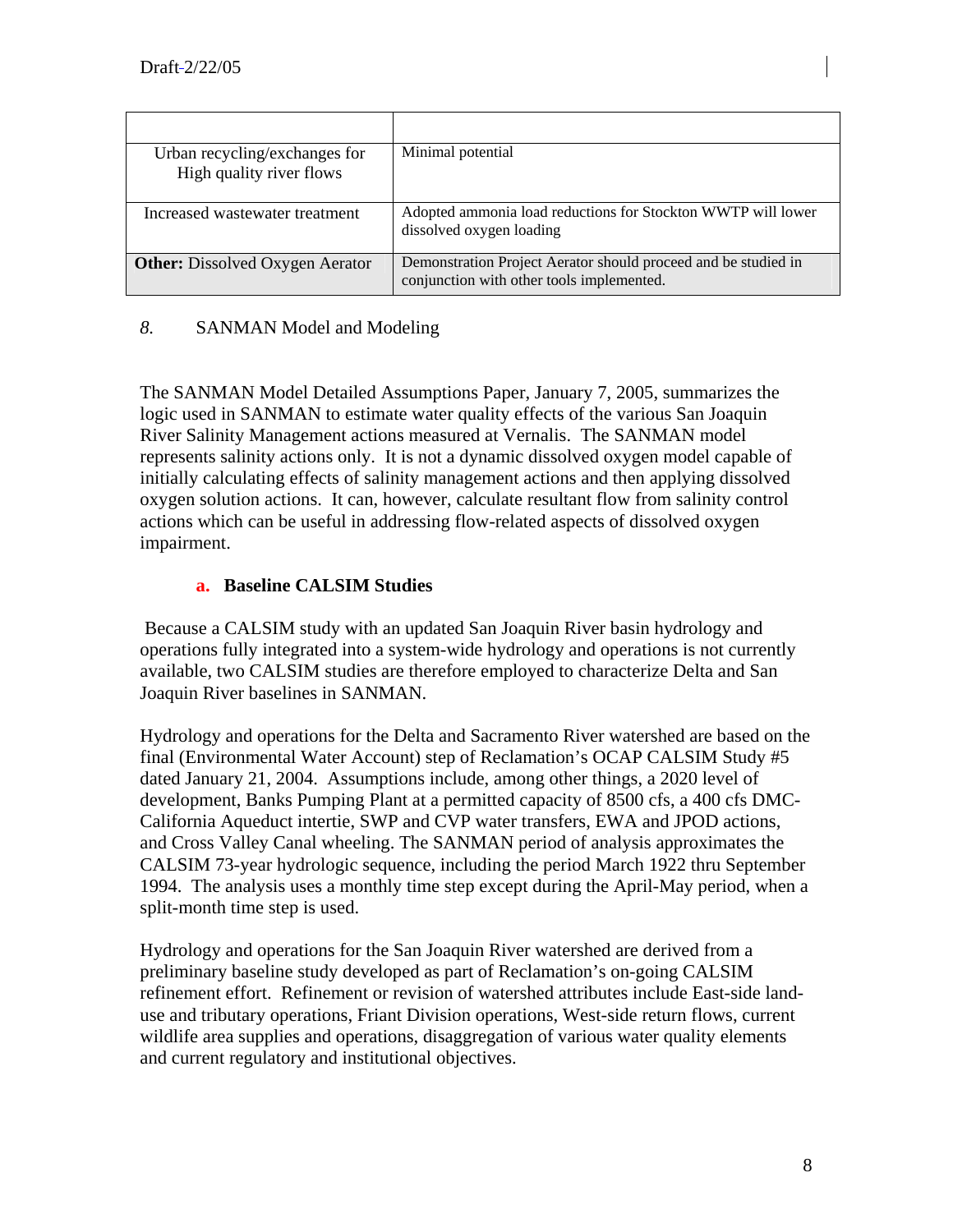# **b. Vernalis Salinity Objective**

The baseline Vernalis salinity objective is in accordance with D-1641: 0.7 mS/cm during April thru August and 1.0 mS/cm during September thru March. To allow post-analysis of changing San Joaquin River conditions, SANMAN removes the baseline New Melones operation provided by CALSIM to determine the New Melones baseline releases that could be modified and re-operated in reaction to changed water quality conditions in the San Joaquin River, and to provide a "without New Melones water quality release" depiction of flow and quality at Vernalis. SANMAN then re-operates New Melones to meet Vernalis water quality objectives in accordance with SANMAN computations of water quality mass balance.

## **c. Delta Conditions**

Delta export water quality at Banks and Tracy is assumed to correlate with CALSIMderived water quality at Rock Slough. The Delta is assumed to be in balance under base and action conditions. This assumption is used in the computation of water cost associated with salinity management actions. Stockton flow, a surrogate measure of dissolved oxygen conditions, is estimated as a function of Vernalis flow, barrier operations at the Head of Old River, and San Joaquin River consumptive use between Vernalis and Stockton.

# **Interim Operations Plan**

:

New Melones baseline water quality and dissolved oxygen releases were removed and reintroduced in accordance with the Interim Operations Plan. Annual accounting of New Melones water quality releases follows a March thru February water year and is linked to five water supply classifications.

d. Delta Pumping Capacity Availability for DMC Re-circulation

The following pumping capacity priorities have been established to arrive at the net capacity available for recirculation operations, based on a physical capacity at Banks of 8,500 cfs:

- The priority for Tracy pumping capacity is as follows: (1) CVP contract deliveries, (2) export of additional CVP stored water, (3) CVP water transfers, (4) SWP exports through JPOD, and (5) DMC re-circulation.
- The priority for Banks capacity is as follows: (1) SWP contract deliveries, including a July through September EWA reservation up to 500 cfs, (2) SWP water transfers, (3) additional EWA reservation, (4) CVP exports and refuge supplies through JPOD, and (5) DMC re-circulation.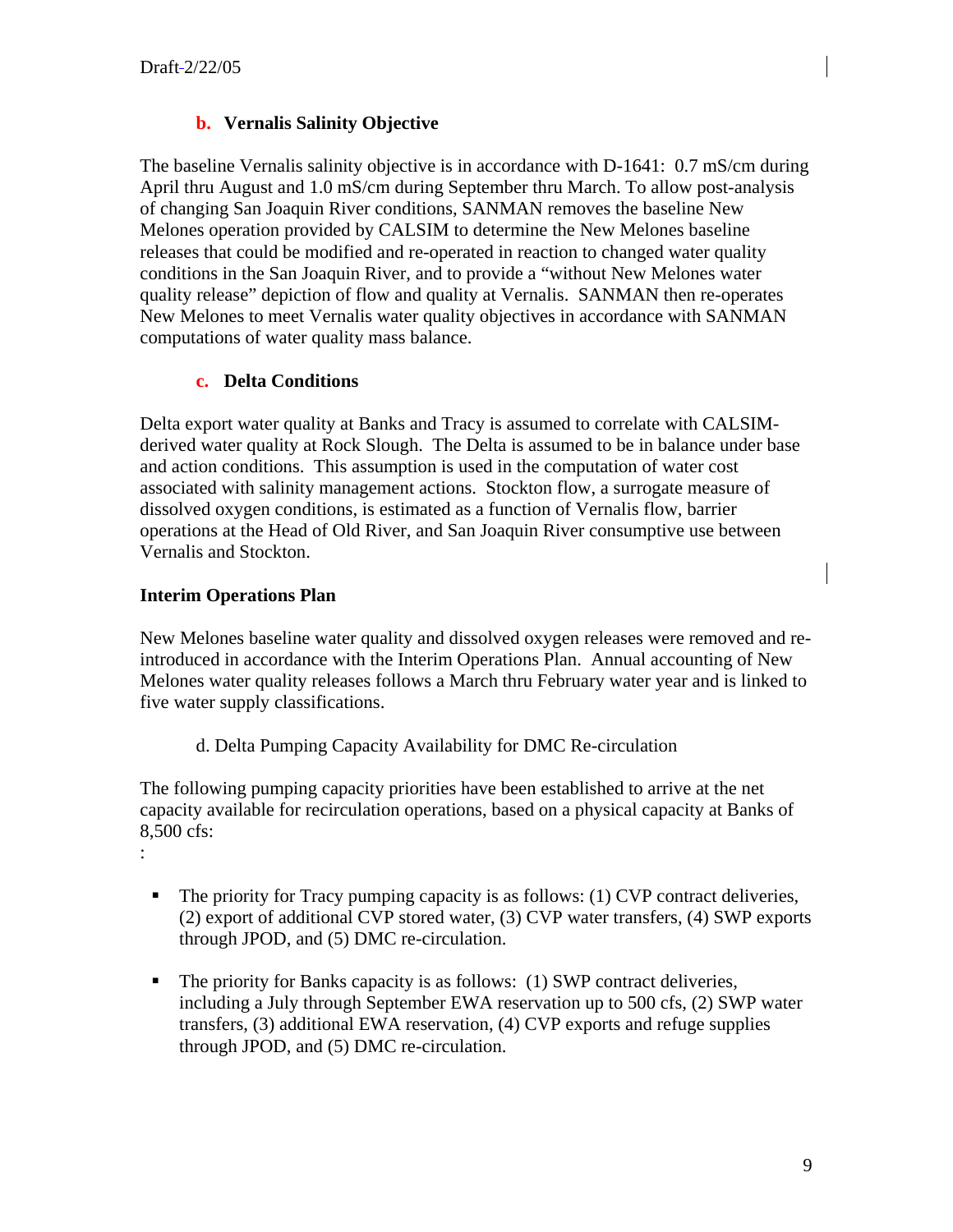Availability of Delta pumping capacity at Banks and Tracy is constrained by the maximum export-to-inflow (E/I) ratio as specified in D-1641. SANMAN allows the user to define DMC re-circulation alternatives that "purchase" additional pumping capacity by releasing additional Delta inflow, thereby "paying" the E/I cost.

Other assumptions related to exports for contract deliveries, additional export of CVP stored water, water transfers, the Environmental Water Account, JPOD and "lumped" summer capacity are contained in the SANMAN Model Detailed Assumptions Paper, January 7, 2005. Table 4 depicts the model runs that have been made and analyzed in the course of the Group's studies.

| Scenario          | Description                                  |  |  |
|-------------------|----------------------------------------------|--|--|
|                   | <b>ISOLATED ACTION STUDIES</b>               |  |  |
| IA1               | No Action                                    |  |  |
| IA2               | <b>SJR</b> Improvement Project               |  |  |
| IA3a              | 20% Drain Reduction: Exchanger Region        |  |  |
| IA3b              | 50% Drain Reduction: Exchanger Region        |  |  |
| IA3c              | 20% Drain Reduction: Upper DMC Regions       |  |  |
| IA3d              | 50% Drain Reduction: Upper DMC Regions       |  |  |
|                   |                                              |  |  |
| IA5a              | Refuge Return Flow Storage Retention: 5 TAF  |  |  |
| IA <sub>5</sub> b | Refuge Return Flow Storage Retention: 10 TAF |  |  |
| IA6               | Mid-Priority DMC Re-circulation: Jul-Sep     |  |  |
| IA7               | High-Priority DMC Re-circulation: Jul-Sep    |  |  |
|                   |                                              |  |  |

#### **Table 4 Model Runs Executed In Development of SJRWQMP Recommendations**

|                | <b>COMPOSITE ACTION STUDIES</b>                                                                                 |  |  |
|----------------|-----------------------------------------------------------------------------------------------------------------|--|--|
| CA1            | $IA2 + Targeted Re-circulation & New Melones$                                                                   |  |  |
| CA2            | Refuge Retention + High-Priority Recirc: Jul-Sep                                                                |  |  |
|                | <b>SENSITIVITY STUDIES</b>                                                                                      |  |  |
| S <sub>1</sub> | High-Priority DMC Re-circulation: Year Round                                                                    |  |  |
| S <sub>2</sub> | High-Priority Recirc: Year Round w/ Flow Targets                                                                |  |  |
| S <sub>3</sub> | High-Priority Recirc: Jul-Sep w/o DO Releases                                                                   |  |  |
|                | DRAFT PREFERRED ALTERNATIVE:<br>Phased implementation of SJRIP (10-100%)<br>п<br>Strategic water transfers<br>п |  |  |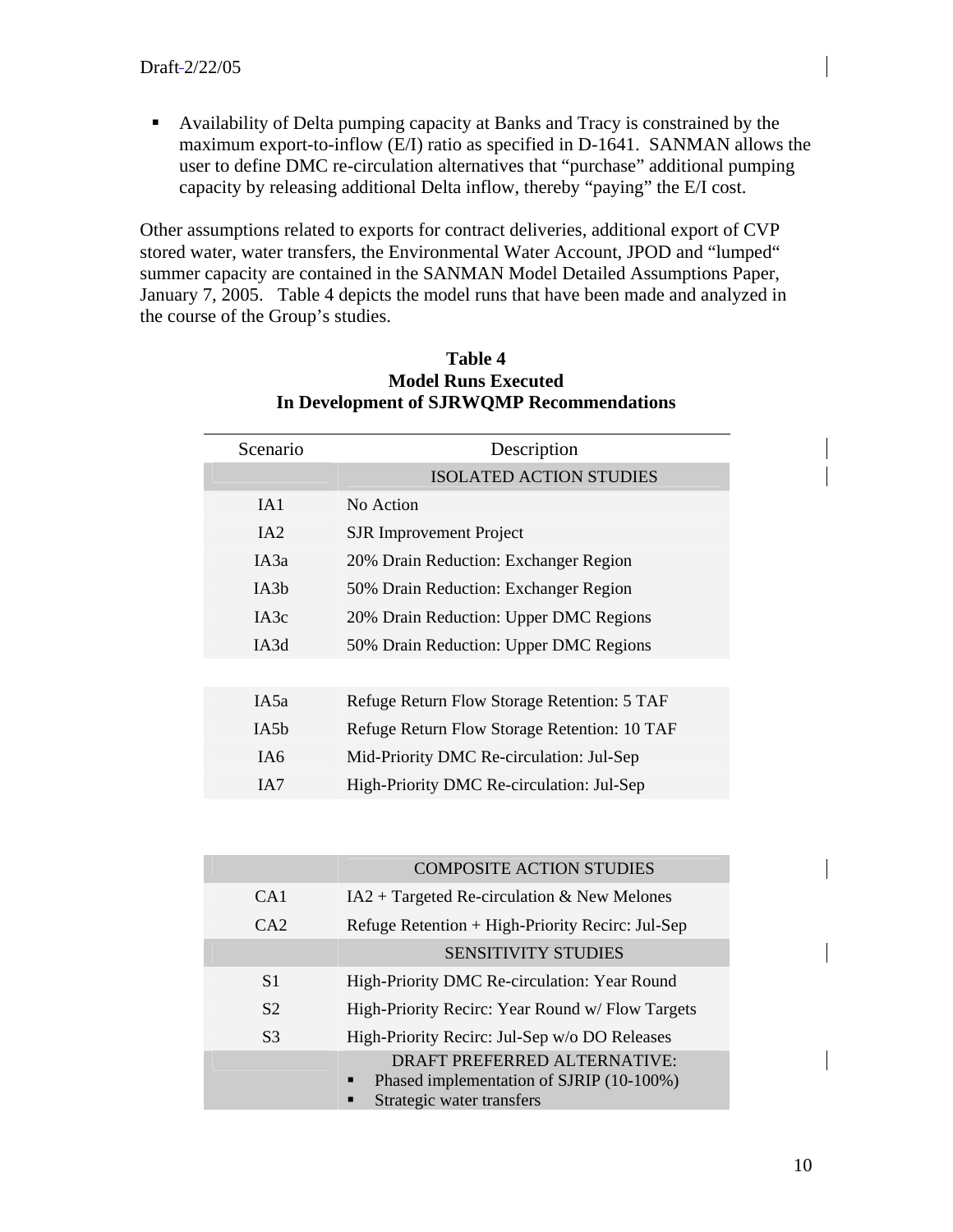|                    | DMC re-circulation<br>п                               |
|--------------------|-------------------------------------------------------|
| $MP-10$ thru $MP-$ | Mid priority re-circulation with modified Stanislaus  |
| 100                | DO compliance                                         |
| $HP-10$ thru $HP-$ | High priority re-circulation with modified Stanislaus |
| 100                | DO compliance                                         |
| $MP-10DO$ thru     | Mid priority re-circulation with existing Stanislaus  |
| $MP-100DO$         | DO compliance                                         |
| $HP-10DO$ thru     | High priority re-circulation with existing Stanislaus |
| $HP-100DO$         | DO compliance                                         |

- 9. Modeling Results and Recommendations
	- a. Short Term Actions

Modeling of the various tools evaluated by the Group has shown the proposed actions have a robust ability to improve salinity conditions on the LSJR. Foremost among these tools are elements of the West Side Regional Drainage Plan<sup>[7](#page-10-0)</sup>. One element of this Plan, the San Joaquin River Improvements Project (SJRIP) had sufficient detail to allow quantification of its effects. Full implementation of the SJRIP alone can eliminate salinity violations. However, implementation of the SJRIP and the West Side Regional Drainage Plan will take nearly a decade and use of recirculation and transfer tools can supplement efforts to eliminate exceedences of water quality objectives in the interim while the Drainage Plan is implemented over time.

The elements of an interim strategy to comply with Salinity objectives at Vernalis are as follows:

> 1. Permitted Banks Pumping Plant capacity at 8,500 cfs (allows for recirculation capacity).

2. Recirculation of water via the Delta Mendota Canal and released into the Newman wasteway leading to the LSJR during July-September.<sup>[8](#page-10-1)</sup>

3. Phased implementation of the West Side Regional Drainage Plan and the SJRIP.

4. Strategic water transfers during dry and critically dry years from the San Joaquin River Group members not to exceed 12,000 af/yr when water is otherwise unavailable at New Melones Reservoir.

5.Modified Stanislaus River dissolved oxygen compliance location to preserve New Melones Storage.<sup>[9](#page-10-2)</sup>

 $\overline{a}$ 

<span id="page-10-2"></span><span id="page-10-0"></span>Elements of the West Side Regional Drainage Plan are:<br> $\frac{8}{3}$  Apelysis below assumes bigh priority regionalities, mo

<span id="page-10-1"></span>Analysis below assumes high-priority recirculation, meaning recirculation capacity is used prior to New Melones releases. Each have policy implications as discussed in Section 10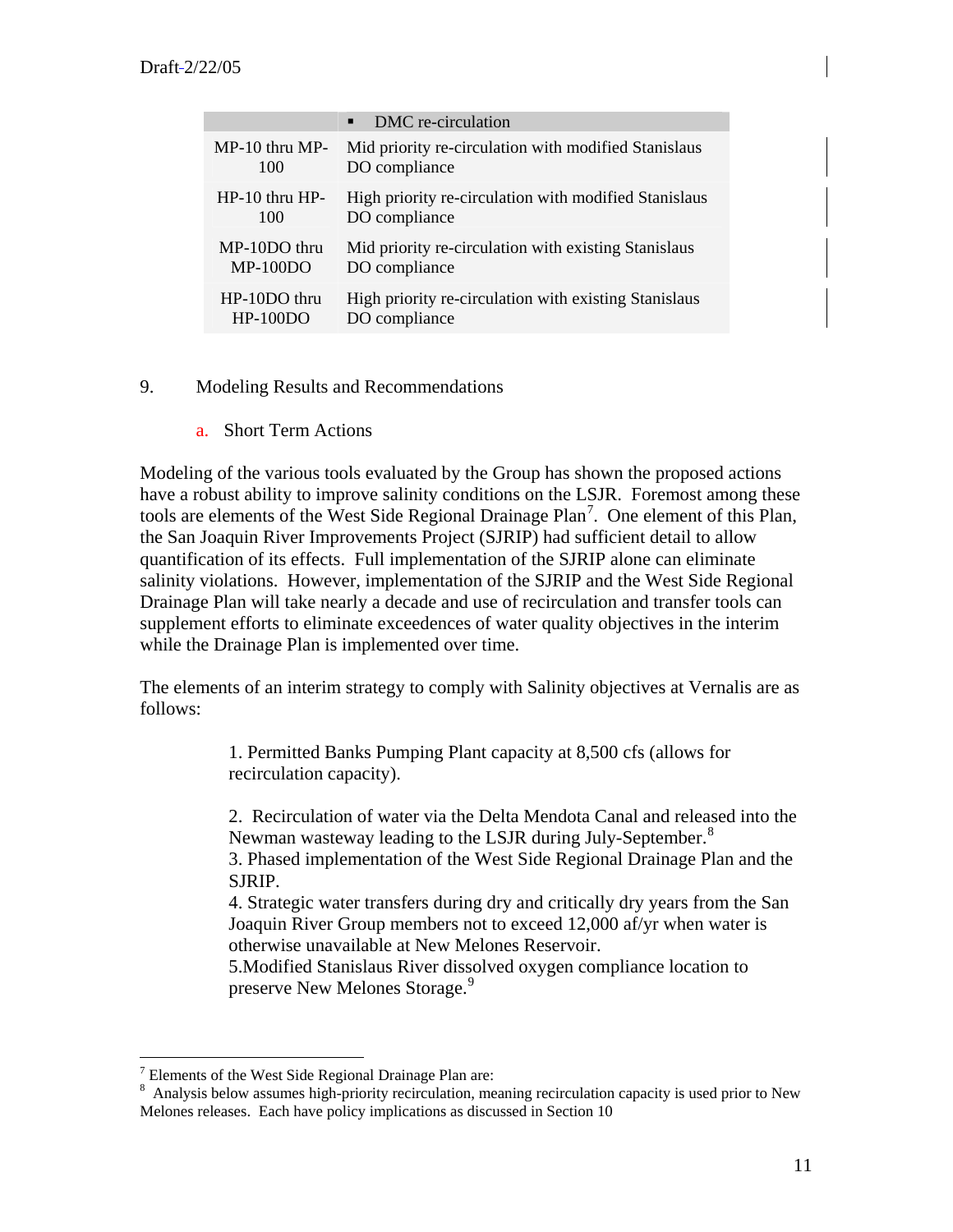Additional measures to assist in meeting Dissolved Oxygen objectives include:

6. Operable barriers in the south Delta and expanded use of a Head of Old River Barrier to be available April-November.

7. Phased implementation of the City of Stockton's ammonia removal project.

8. Installation of the demonstration aeration project in the Stockton Deep Water Ship Channel.

As soon as the recirculation capacity is available and Head of Old River barrier is in place, compliance can be assured for salinity at Vernalis by primarily relying on recirculation flows, reduced New Melones releases and some water transfers in the driest years. As the West Side Regional Plan elements are phased in, there is a diminishing need for water transfers and use of recirculation in order to achieve the water quality objectives as shown in Table 5. It should be noted that measures 1, 3, 5, 7 and 8 are activities that are all being pursued independently at this time. Item 6, operable Delta barriers and the HORB are also being pursued independently but expanded use of the HORB is considered here. Stockton's ammonia removal project is part of a compliance program under their NPDES permit. This plan ties together these activities currently underway with other actions to effect the desired outcome of improving water quality in the LSJR.

| Percent of<br>Implementation of<br>SJRIP portion of<br><b>West Side Regional</b> |          | <b>Critical Year Costs &amp;</b><br>Benefits (TAF) |                      | <b>Water Transfers</b>        |
|----------------------------------------------------------------------------------|----------|----------------------------------------------------|----------------------|-------------------------------|
| <b>Drainage Plan</b>                                                             | Recirc   | <b>New Melones</b><br>Savings                      | Frequency<br>(Years) | <b>Max Annual</b><br>(TAF/yr) |
| 0                                                                                | $\Omega$ |                                                    | 7                    | 23                            |
| 10                                                                               | 84       | 45                                                 | 2                    | 22                            |
| 20                                                                               | 72       | 49                                                 | $\overline{2}$       | 16                            |
| 30                                                                               | 60       | 53                                                 |                      | 10                            |
| 40                                                                               | 48       | 57                                                 |                      | 5                             |
| 50                                                                               | 38       | 61                                                 | ŋ                    | 0                             |
| 60                                                                               | 27       | 65                                                 | 0                    | 0                             |
| 70                                                                               | 16       | 68                                                 | ŋ                    | 0                             |
| 80                                                                               | 9        | 71                                                 | 0                    | 0                             |
| 90                                                                               | 4        | 74                                                 | ი                    | 0                             |
| 100                                                                              |          | 75                                                 | ი                    |                               |

Table 5 Use of Recirculation and Transfers Relative to Increased Implementation of West Side Drainage Plans<sup>[10](#page-11-0)</sup>

<sup>-&</sup>lt;br>9 <sup>9</sup> This objective is for protection of steelhead salmon and should be moved from Ripon to Orange Blossom Bridge, where the habitat for steelhead is on the Stanislaus to better represent the protection sought. This change is not considered controversial.

<span id="page-11-0"></span><sup>&</sup>lt;sup>10</sup> Incorporates modification of Stanislaus River DO monitoring location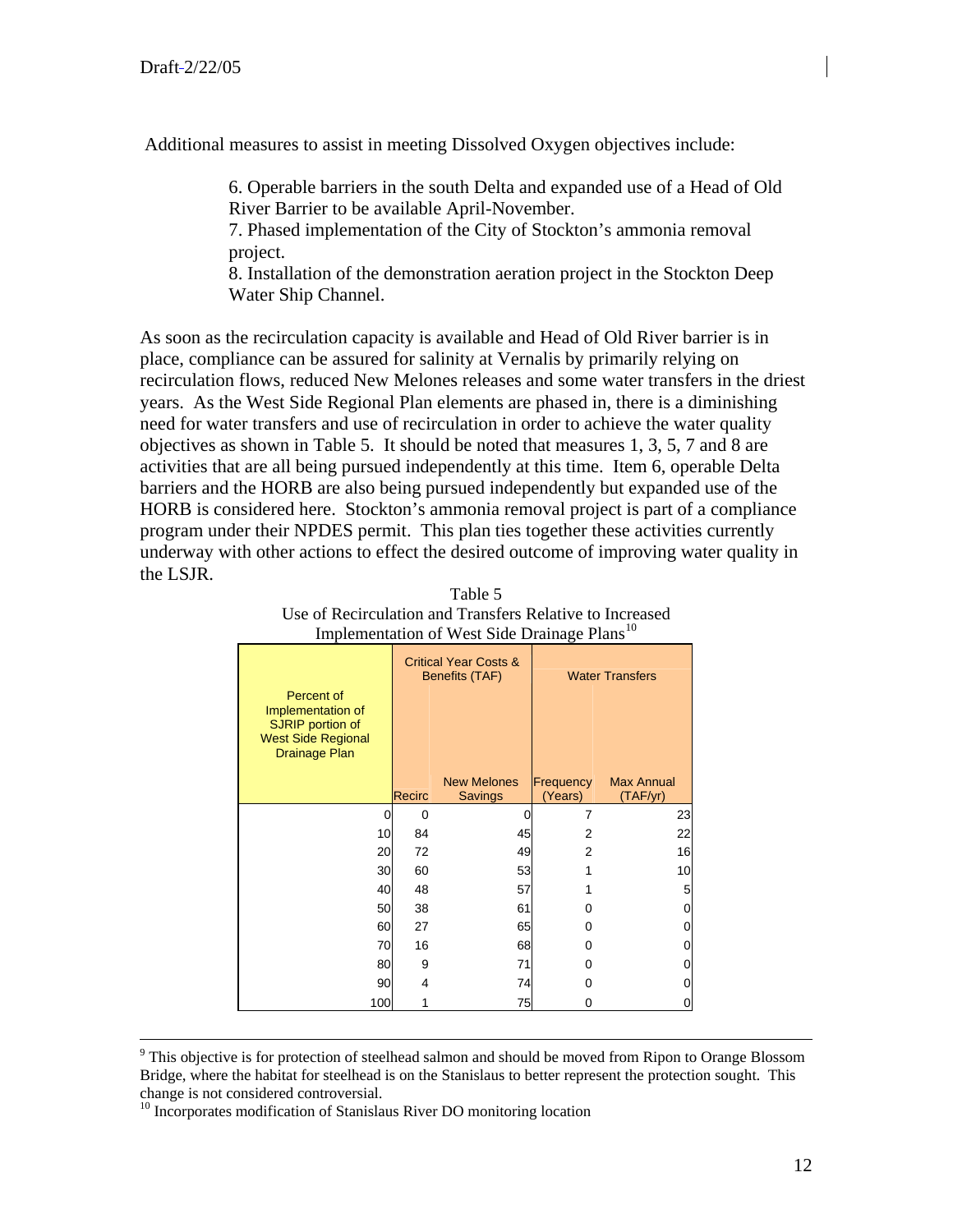While elimination of episodes of low dissolved oxygen remains a primary objective of the plan, the efficacy of the tools to address this problem can not be accurately predicted at this time due to the more dynamic nature of that problem and lack of reliable models which account for all the variables in play. However, an operable Head of Old River barrier coupled with recirculation in summer months could increase flows in the lower San Joaquin River, to the point where dissolved oxygen rarely seems to be a problem. Such operations would need to be balanced and coordinated with operation of the barrier to meet operational objectives within the South Delta in order not to cause unintended problems while attempting to improve DO conditions. At this writing, further studies of these interactions are underway. Additional flexibility in use of the barrier in winter months of dryer years would be necessary to augment flows in conjunction with transfers to reduce or eliminate those more rare excursions in those months. Coupled with the City of Stockton's ammonia removal project and provided the demonstration project aerator which can artificially supplement channel oxygen levels proves effective<sup>[1](#page-15-0)1</sup>, it is believe that dissolved oxygen excursions can be significantly reduced and likely eliminated. Operation of these tools on a real time basis will allow experience to be developed in refining how the tools can be applied over time given various circumstances in order to find the precise combination of actions that can achieve the objective. Further, as additional studies progress on upstream loads and flows, the collective understanding of this problem and the ability to solve it should improve with time.

#### b. Longer Term Actions

<u>.</u>

Over the longer term, 5-10 years, continued implementation of the West Side Regional Drainage Plan will diminish the need for recirculation and transfer demands. Additional improvements could be made through modified management of wildlife refuge water releases, delaying storage releases and timing releases in combination with assimilative capacity. Additional water quality improvements could be achieved through modification of Frank's tract levees, which has been shown to be able to reduce salts exported into West side drainage areas by about 20% in late summer and fall months of dryer years. This would have an unknown yet beneficial impact on the amount of salt eventually returning to the LSJR.

As operational experience is gained combining recirculation, HORB operations, reductions of salt and dissolved oxygen load and operation of a demonstration aerator, adjustments can be made to increase the availability of the HORB and recirculation provided other impacts can be successfully addressed. Experience will also improve the ability to utilize the aerator and evaluate trade-offs between use of the aerator and other tools.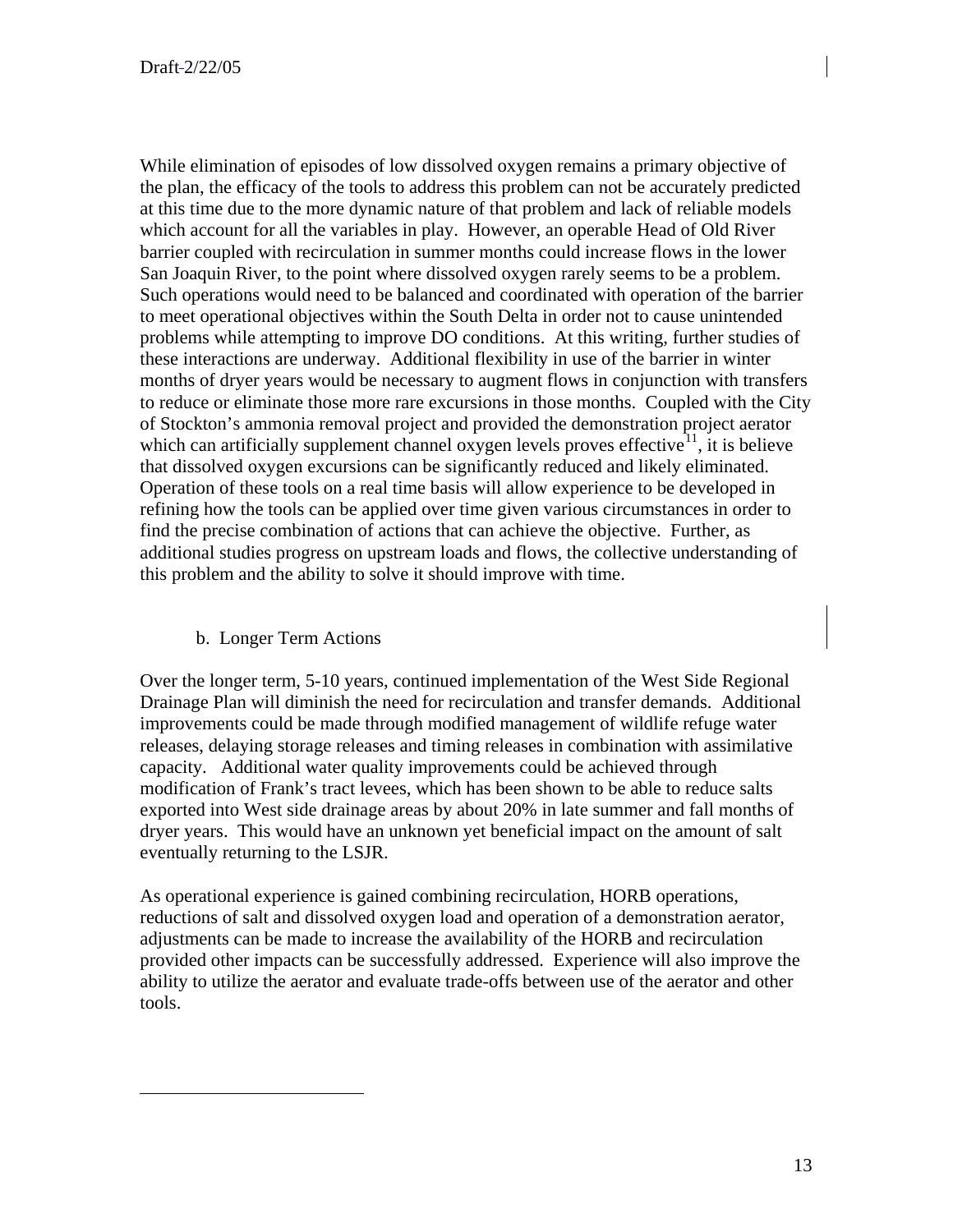#### Draft 2/22/05

#### 10. Implementation Issues

There are a number of physical and institutional issues that arise in pursuing the recommended strategy for resolving salinity and dissolved oxygen problems as discussed herein. The following summarizes these issues and offers approaches to address them.

a. **Lowered flows/flow maintenance on LSJR**. As shown in Figure 1, the recommended alternative at the point where full implementation of the SJRIP portion of the West Side Drainage Plan has the effect of reducing flow during critical periods along the LSJR. Flows below 1,000 cfs are a potential problem for diverters on the LSJR, with water levels being potentially insufficient to allow pumping to occur. As this would occur in summer months of these year types, recirculation could be increased to provide for additional flow. This additional flow would also have the added benefit of reducing potential dissolved oxygen problems during these periods, provided flow could be maintained in the main stem of the river by operating the HORB. Such operations would need to be balanced and coordinated with operation of the barrier for other needs. Studies of how this might be accomplished are underway.

> Figure 1. Vernalis Flow Under Fully Implemented Recommended Alternative During Critical Years with High Priority Recirculation

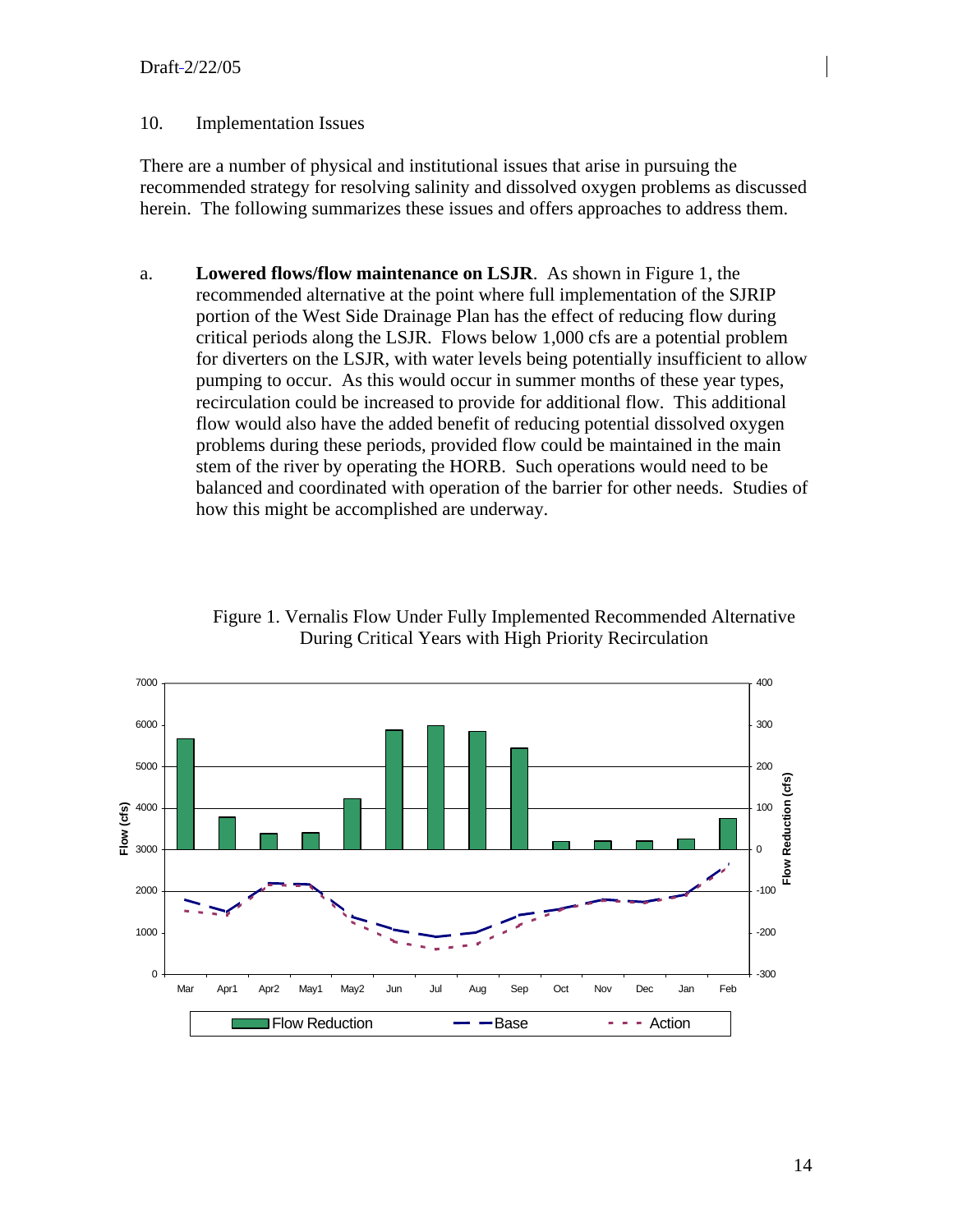b. **Brant Bridge salinity objective**. Analyses under this paper and runs of the SANMAN model have been targeted to meeting the Vernalis salinity objective. A similar objective exists further downstream at Brandt Bridge. To account for depletions between Vernalis and Brandt Bridge, when necessary small additional amounts of recirculation capacity and/or transfers could be utilized to achieve salinity objectives at Brandt Bridge, provided flows could be maintained in the main stem of the river as noted in (a.) above.

#### c. **Water Costs**

The SANMAN model computes two water cost values: (1) "net" water cost that includes all Delta components and (2) "re-circulation" water cost, a subset of "net" water cost that is limited to re-circulation components. The reason for this distinction is that water costs other than those associated with "re-circulation" are operational actions of the SWP/CVP operating systems in response to the effects of implementing the San Joaquin River Salinity Management actions. This distinction and the responsibility for both types of water costs need to be addressed as the study proceeds.

- d. **Anti-degradation**. Due to continued urbanization of the San Joaquin Valley and implementation of conservation measures, salt loading is likely to increase from urban discharges, point and non-point and dilution flows will diminish somewhat over time. The Regional Board can address increased salt loadings through its NPDES permit process and non-point programs can at least partially address other sources. Adjustments to recirculation use and continued use of upstream transfers would be other potential tools to address changing circumstances, which are not expected to be dramatic in any event.
- e. Delta Water "Costs" and High Priority vs. Mid Priority Recirculation –A solution utilizing high-priority recirculation (recirculation is utilized before New Melones releases to meet salinity objectives)will reduce the amount of water available to CVP and SWP export contractors as shown in Figure 2. Mid-priority for recirculation would utilize New Melones releases before recirculation, thus lowering, but not eliminating, this impact. Such losses can be viewed as an artifact of the operations and is not an interference with respect to SWP water rights. For the CVP, the USBR would have the responsibility to make any adjustments to its various contractors in distributing water supply impacts between increased New Melones storage and export contractor losses.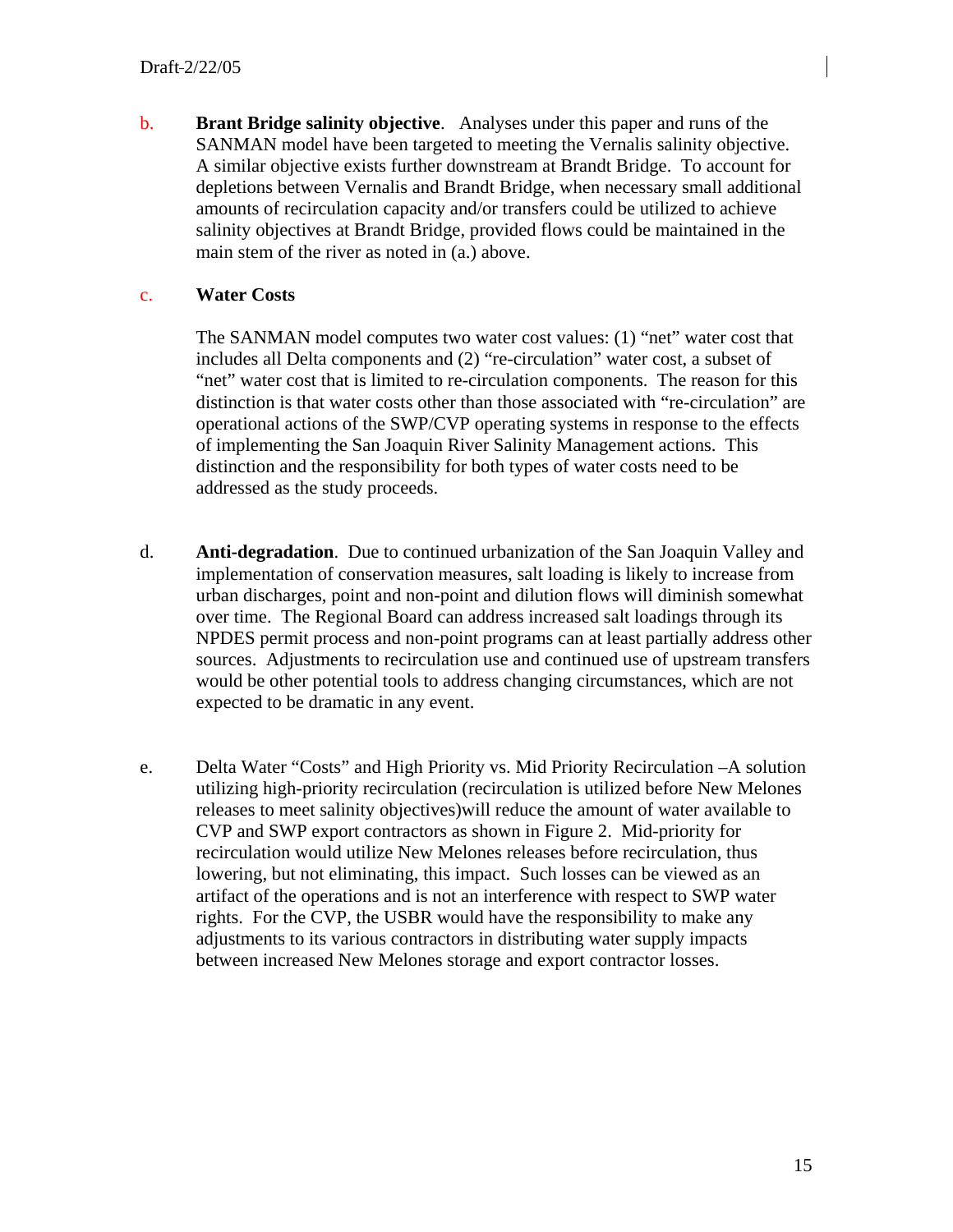Figure 2 Delta Water Costs for Phased Implementation of Recommendation



A policy choice exists between making use of recirculation as a high or mid-priority. The Vernalis objective can be met regardless. A mid-priority choice would lower water costs to export users but limit benefits at New Melones and require more use of transfers in dryer years. In the end, as the load reduction brought on by full implementation of salt load reduction actions on the west side of the Valley occurs, recirculation is no longer needed to meet the salinity objective at Vernalis.

f. **Real time management**. Implementation of the recommendation would require a mechanism for real-time management of the tools outlined in the recommendation. Incorporating this responsibility into the existing CALFED operations group responsibilities, along with increased representation for San Joaquin River stakeholders and asset operators could address this need.

#### 11. Next Steps

 $\overline{a}$ 

a. **Costs and Cost Analysis**. The recommendation has not yet had a cost estimate in great detail. However, it is known that about \$100 million is necessary to implement the West Side Drainage Plan in total. Other components of the Plan are already in progress and have funding, except for long-term operation of a dissolved oxygen aerator and payment of costs for recirculation. No additional capital projects appear necessary. A group of stakeholders has made a preliminary commitment to fund aeration costs.<sup>[1](#page-15-0)2</sup> Inasmuch as "new" water is created within New Melones reservoir, the opportunity appears for the USBR to fund recirculation costs within the

<span id="page-15-0"></span><sup>&</sup>lt;sup>12</sup> San Joaquin River Group, State Water Project Contractors, Export CVP Contractors, Port of Stockton